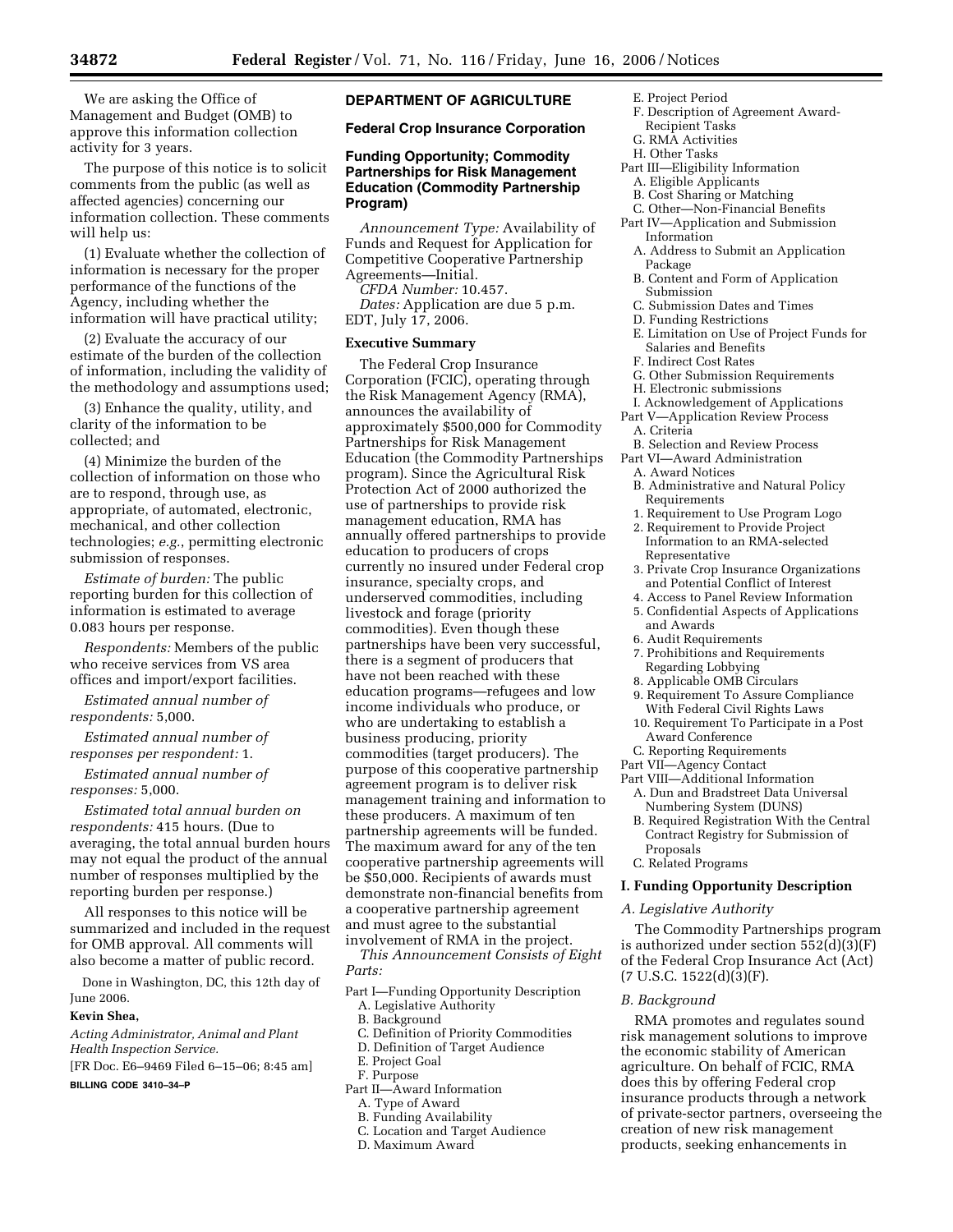existing products, ensuring the integrity of crop insurance programs, offering outreach programs aimed at equal access and participation of underserved communities, and providing risk management education and information.

Since the inception of the partnership program in 2000, RMA has offered millions of dollars in partnerships and has provided risk management tools and education to a large variety of producers of priority commodities. However, through all the partnerships that have been awarded over the years few if any have been directed at the target producers. The need for outreach to this segment of the population has been recognized by both the U.S. Department of Agriculture (USDA) and the Department of Health and Human Services (DHHS), who executed a Memorandum of Understanding (MOU) on December 16, 2004, for the purpose of coordinating policies and activities designed to improve the economic conditions of target producers engaged in farming and rural entrepreneurship.

Assessments of the needs of target producers have identified these issues and needs; (1) Improving access to and utilization of conventional marketing and distribution channels by increasing understanding of packer contracts, quality standards, price fluctuations, and crop financing; (2) Establishing niche markets, including specialty branding, organic certification, and increased access to Farmers Markets; (3) Improving access to land, equipment and financing and educating producers about lease agreements and financing options; (4) Need for technical assistance and training, particularly in chemical use, recordkeeping, and season extension; (5) Uneven support and involvement of government and community based agencies such as county agricultural commissioners, and extension services, faith based groups, and civic organizations; (6) Language and culture: both the need for service providers to understand the language and culture of the refugees, and the need for the refugees to learn the language and culture of America, and particularly the methods of accessing government and community based services. Therefore, RMA is looking for proposals to address these issues and needs for target producers.

#### *C. Definition of Priority Commodities*

For purposes of this program, priority commodities are defined as:

• *Agricultural commodities covered by (7 U.S.C. 7333).* Commodities in this group are commerical crops that are not covered by catastrophic risk protection crop insurance, are used for food or

fiber (except livestock), and specifically include, but are not limited to, floricultural, ornamental nursery, Christmas trees, turf grass sod, aquaculture (including ornamental fish), and industrial crops.

• *Specialty crops.* Commodities in this group may or may not be covered under a Federal crop insurance plan and include, but are not limited to, fruits, vegetables, tree nuts, syrups, honey, roots, herbs, and highly specialized varieties of traditional crops.

• *Underserved commodities.* This group includes: (a) Commodities, including livestock and forage, that are covered by a Federal crop insurance plan but for which participation in an area is below the national average; and (b) commodities, including livestock and forage, with inadequate crop insurance coverage.

A project is considered as giving priority to priority commodities if the majority of the educational activities of the project are directed to producers of any of the three classes of commodities listed above or any combination of the three classes.

### *D. Definition of Target Audience*

This program is directed at those refugees and other low income individuals who produce, or who are undertaking to establish a business producing, priority commodities (target producers). For purposes of this program, target producers are defined as:

• *Refugee.* As established by DHHS, includes refugees, asylees, Cuban and Haitian entrants, certain Americans from Vietnam (including some citizens), and victims of a severe form of trafficking. An individual that has fled another country and has come to the United States for refuge, especially from invasion, oppression, or persecution. Although some of these individuals become eligible for legal permanent residence one year after their arrival in the U.S., they continue to meet the definition of ''refugee'' for purpose of social service benefits until they become U.S. citizens.

• *Low Income Individuals.* Persons whose family incomes are at or below 200 percent of the poverty guidelines established by DHHS.

#### *E. Project Goal*

The goal of this program is to ensure that target producers will be better able to use financial management, crop insurance, marketing contracts, and other existing and emerging risk management tools.

#### *F. Purpose*

The purpose of the Commodity Partnership program is to provide U.S. farmers and ranchers with training and informational opportunities to be able to understand:

• The kinds of risks addressed by existing and emerging risk management tools;

• The features and appropriate use of existing and emerging risk management tools; and

• How to make sound risk management decisions.

#### **II. Award information**

*A. Type of Award:* Cooperative Partnership Agreements, which require the substantial involvement of RMA.

*B. Funding Availability:*  Approximately \$500,000 is available in fiscal year 2006 to fund up to ten cooperative partnership agreements. The maximum award will be \$50,000. Applicants should apply for funding under that RMA Region where the educational activities will be directed.

In the event that the Manager of FCIC determines that available RMA resources cannot support the administrative and substantial involvement requirements of all agreements recommended for funding, the Manager may elect to fund fewer agreements than the available funding might otherwise allow. It is expected that the awards will be made approximately 30 days after the application deadline. All awards will be made and agreements finalized no later than September 30, 2006.

*C. Location and Target Audience:*  RMA Regional Office and the States serviced within each Region are listed below. Staff from the respective RMA Regional Offices will provide substantial involvement for projects conducted within their Region.

- Billings, MT Regional Office: (MT, WY, ND, and SD).
- Davis, CA Regional Office: (CA, NV, UT, AZ, and HI).
- Jackson, MS Regional Office: (KY, TN, AR, LA, and MS).
- Oklahoma City, OK Regional Office: (OK, TX, and NM).
- Raleigh, NC Regional Office: (ME, NH, VT, MA, RI, CT, NY, NJ, PA, MD, DE, WV, VA, and NC).
- Spokane, WA Regional Office: (WA, ID, OR, and AK).
- Springfield, IL Regional Office: (IL, IN, OH, and MI).
- St. Paul, MN Regional Office: (MN, WI, and IA).
- Topeka, KS Regional Office: (KS, MO, NE, and CO).
- Valdosta, GA Regional Office: (AL, GA, SC, FL, and Puerto Rico).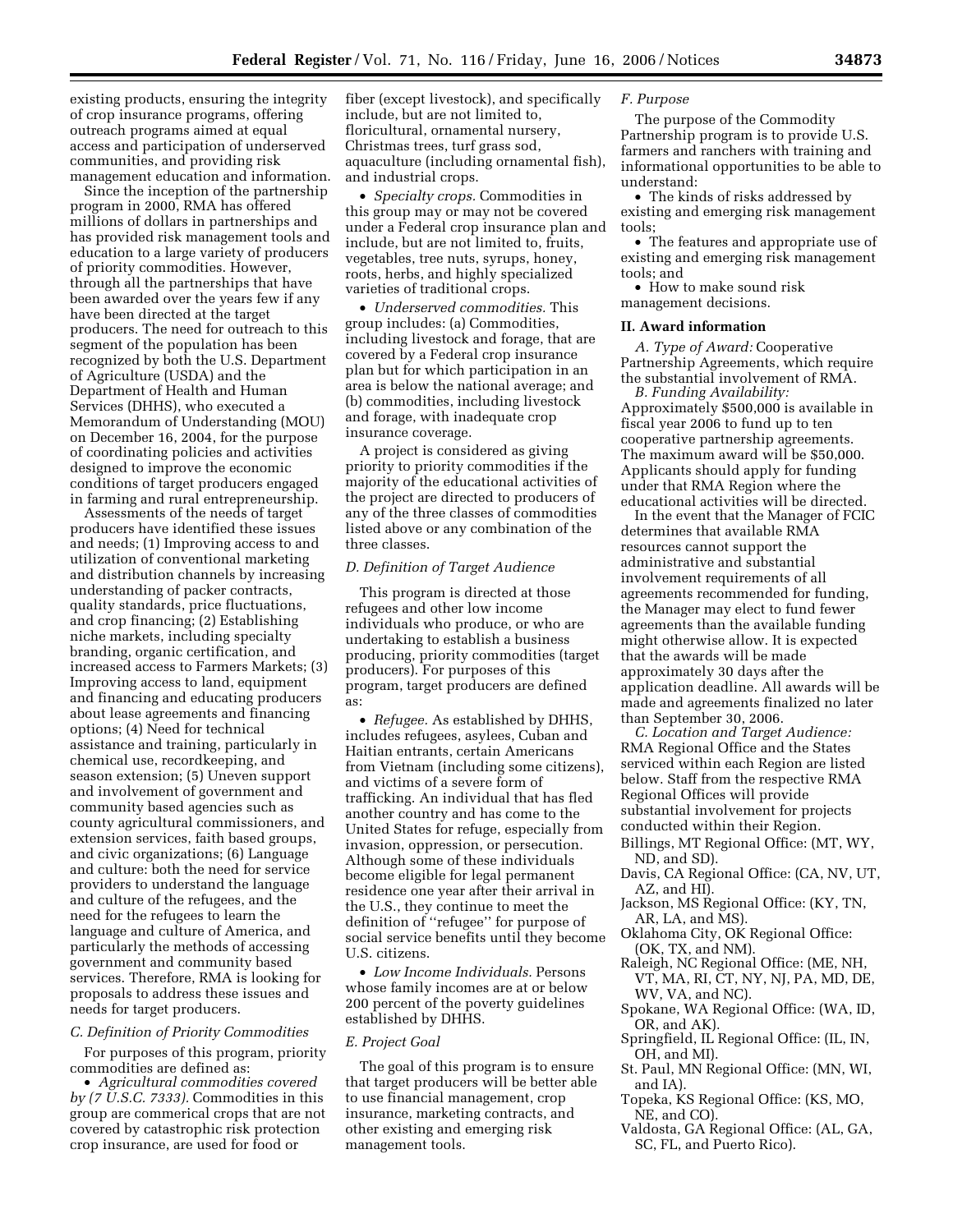Applicants must designate in their application narratives the RMA Region where educational activities will be conducted and the specific groups of target producers within the region that the applicant intends to reach through the project. Priority will be given to producers of priority commodities. Applicants proposing to conduct educational activities in more than one RMA Regional must submit a separate application for each RMA Region.

This requirements is not intended to preclude target producers from areas that border a designated RMA Region from participating in that region's educational activities. It is also not a intended to prevent applicants from proposing the use of certain informational methods, such as print or broadcast news outlets, that may reach and target producers engaged in farming and ranching in other RMA Regions.

*D. Maximum Award:* Any application that requests Federal funding of more than \$50,000 for a project in any of the individual RMA Regions will be rejected.

*E. Project Period:* Projects will be funded for a period of up to one year from the project starting date.

*F. Description of Agreement Award: Recipients Tasks* 

In conducting activities to achieve the purpose and goal of this program in a designated RMA Region, the award recipient will be responsible for performing the following tasks:

• Develop and conduct a promotional program. This program will include activities using appropriate informational dissemination techniques that are designed to: (a) Raise awareness for the availability of the risk management education program; (b) inform target producers of the availability of risk management tools; and (c) inform target producers and agribusiness leaders in the designated RMA Region of information and training opportunities provided by the USDA and DHHS.

• Deliver, using culturally appropriate methods, risk management training and informational opportunities to target producers in the designated RMA Region. This will include organizing and delivering educational activities using instructional materials developed for target producers. Activities should be directed primarily to target producers, but may include those agribusiness professionals that have frequent opportunities to advise target producers on risk management tools and decisions.

• Document all educational activities conducted under the partnership agreement and the results of such

activities, including criteria and indicators used to evaluate the success of the program. The recipient may also be required to provide information to an RMA-selected contractor to evaluate all educational activities and advise RMA as to the effectiveness of activities.

G. *RMA Activities:* FCIS, working through RMA, will be substantially involved during the performance of the funded project through RMA's ten Regional Offices. Potential types of substantial involvement may include, but are not limited to the following activities.

• Assist in the selection of subcontractors and project staff.

• Collaborate with the recipient in assembling, reviewing, and approving risk management materials for target producers in the designated RMA Region.

• Collaborate with the recipient in reviewing and approving a promotional program for raising awareness for risk management and for informing target producers of training and informational opportunities in the RMA Region.

• Collaborate with the recipient on the delivery of education to target producers and agribusiness leaders in the RMA Region. This will include: (a) Reviewing and approving in advance all producer and agribusiness leader educational activities; (b) advising the project leader on technical issues related to crop insurance education and information; (c) assisting the project leader in informing crop insurance professionals about educational activity plans and scheduled meetings and; (d) networking with other agencies/services within USDA and the DHHS.

• Conduct an evaluation of the performance of the recipient in meeting the deliverables of the project.

Applications that do not contain substantial involvement by RMA will be rejected.

H. *Other Tasks:* In addition to the specific, required tasks listed above, the applicant may propose additional tasks that would contribute directly to the purpose of this program. For any proposed additional task, the applicant must identify the objective of the task, the specific subtasks required to meet the objective, specific time lines for performing the subtasks, and the specific responsibilities of partners. The applicant must also identify specific ways in which RMA would have substantial involvement in the proposed project task.

#### **III. Eligibility Information**

### *a. Eligible Applicants*

Eligible applicants include State departments of agriculture, universities,

non-profit agricultural organizations, and other public or private organizations with the capacity to lead a local program of risk management education for target producers in an RMA Region. Individuals are not eligible applicants. Although an applicant may be eligible to compete for an award based on its status as an eligible entity, other factors may exclude an applicant from receiving Federal assistance under this program governed by Federal law and regulations (e.g. debarment and suspension; a determination of non-performance on a prior contract, cooperative agreement, grant or partnership; a determination of a violation of applicable ethical standards; a determination of being considered ''high risk''). Applications from ineligible or excluded persons will be rejected in their entirety.

### *B. Cost Sharing or Matching*

Although RMA prefers cost sharing by the applicant, this program has neither a cost sharing nor a matching requirement.

### *C. Other—Non-Financial Benefits*

To be eligible, applicants must also be able to demonstrate that they will receive a non-financial benefit as a result of a partnership agreement. Nonfinancial benefits must accrue to the applicant and must include more than the ability to provide employment income to the applicant or for the applicant's employees or the community. The applicant must demonstrate that performance under the partnership agreement will further the specific mission of the applicant (such as providing research or activities necessary for graduate or other students to complete their educational program). Applicants that do not demonstrate a non-financial benefit will be rejected.

### **IV. Application and Submission Information**

## *A. Contact to Request Application Package*

Program application materials for the Commodity Partnerships program under this announcement may be downloaded from *http://www.rma.usda.gov/ aboutrma/agreements*. Applicants may also request application materials from: Eric Edgington, USDA–RMA–IS, phone (202) 690–2539, fax (202) 690–2095, email: *Eric.Edgington@rma.usda.gov*.

# *B. Content and Form of Application Submission*

A complete and valid application package must include an electronic copy (Microsoft Word format preferred) of the narrative portion (Forms RME–1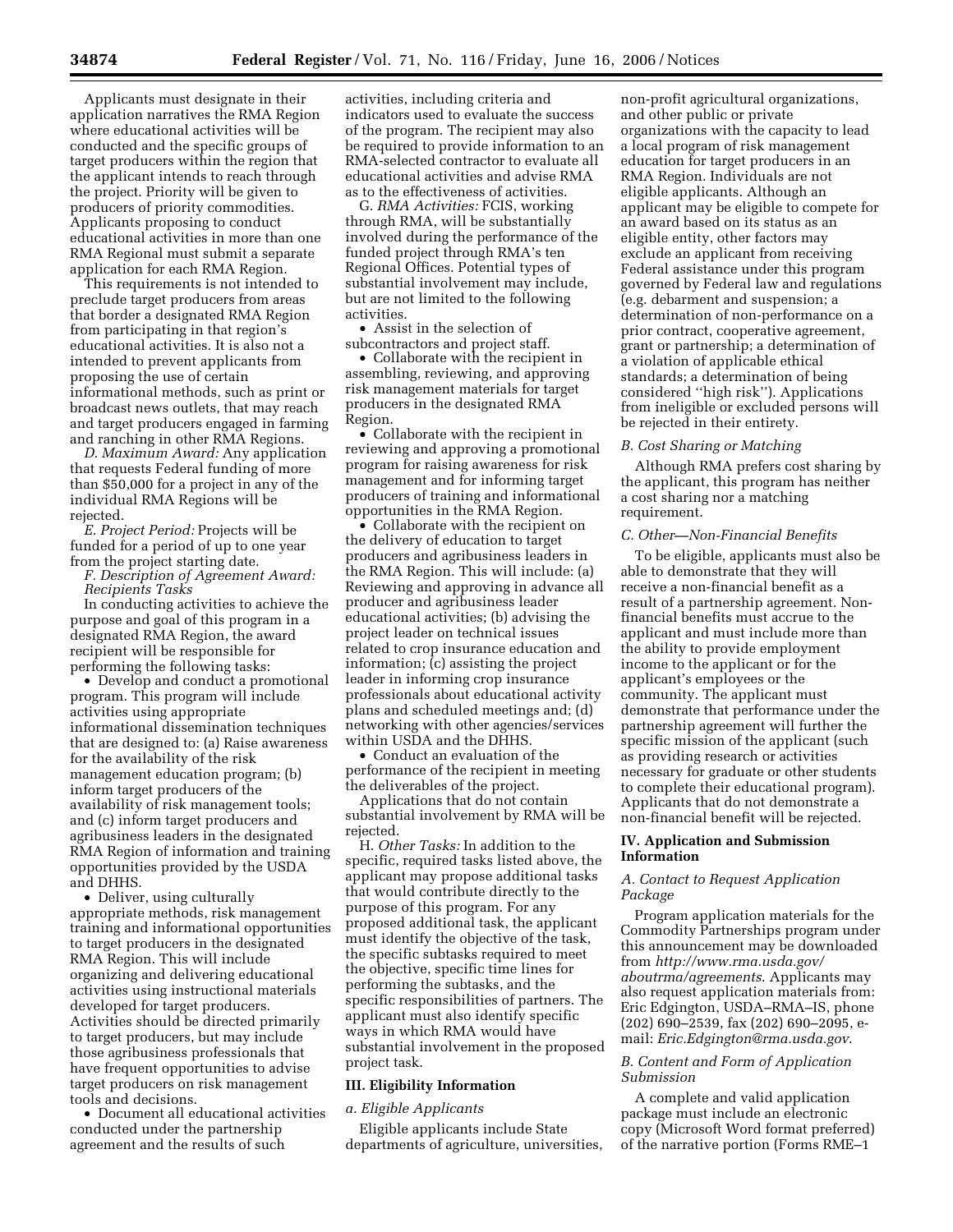and RME–2) of the application package on compact disc and an original and two copies of the completed and signed application must be submitted in one package at the time of initial submission, which must include the following:

1. A completed and signed OMB Standard Form 424, ''Application for Federal Assistance''.

2. A completed and signed OMB Standard Form 424–A, ''Budget Information—Non-construction Programs''. Federal funding requested (the total of direct and indirect costs) must not exceed \$50,000.

3. A completed and signed OMB Standard Form 424–B, ''Assurances, Non-constructive Programs''.

4. Risk Management Education Project Narrative (Form RME–1). Complete all required parts of Form RME–1:

Part I—Title Page.

Part II—A written narrative of no more than 10 single-sided pages, which will provide reviewers with sufficient information to effectively evaluate the merits of the application according to the evaluation criteria, listed in this notice. Although a Statement of Work, which is the third evaluation criterion, is to be completed in detail in RME Form–2, applicants may wish to highlight certain unique features of the Statement of Work in Part II for the benefit of the evaluation panel. If your narrative exceeds the page limit, only the first 10 pages will be reviewed.

• No smaller than 12-point font size.

• Use an easily readable font face (*e.g.,* Arial, Geneva, Helvetica, Times Roman).

• 8.5 by 11 inch paper

• One-inch margins on each page.

• Printed on only one side of paper.

• Held together only by rubber bands or metal clips; not bound or stapled in any other way

Part III—A Budget Narrative, describing how the categorical costs listed on SF 424–A are derived.

Part IV—Provide a ''Statement of Nonfinancial Benefits''. (Refer to Section III, Eligibility Information, C. Other—Nonfinancial Benefits, above).

5. ''Statement of Work'', Form RME– 2, which identifies tasks and subtasks in detail, expected completion dates and deliverables, and RMA's substantial involvement role for the proposed project.

#### *C. Submission Dates and Times*

*Applications Deadline:* July 17, 2006. Applicants are responsible for ensuring that RMA receives a complete application package by the closing date and time. Incomplete or late application packages will not receive further consideration.

### *D. Funding Restrictions*

Cooperative partnership agreement funds may not be used to:

a. Plan, repair, rehabilitate, acquire, or construct a building or facility including a processing facility;

b. Purchase, rent, or install fixed equipment:

c. Repair or maintain privately owned vehicles;

d. Pay for the preparation of the cooperative partnership agreement application;

e. Fund political activities;

f. Purchase alcohol, food, beverage, or entertainment;

g. Pay costs incurred prior to receiving a partnership agreement;

h. Fund any activities prohibited in 7 CFR parts 3015 and 3019, as applicable.

# *E. Limitation on Use of Project Funds for Salaries and Benefits*

Total costs for salary and benefits allowed for projects under this announcement will be limited to not more than 60 percent reimbursement of the funds awarded under the cooperative partnership agreement as indicated in Section III. Eligibility Information, C. Other—Non-financial Benefits. All remaining funds must be used for the educational materials, promotion, rental of a meeting place, etc. One goal of the Commodity Partnerships program is to maximize the use of the limited funding available for risk management education for producers of Priority Commodities. In order to accomplish this goal, RMA needs to ensure that the maximum amount of funds practicable is used for directly providing the educational opportunities. Limiting the amount of funding for salaries and benefits will allow the limited amount of funding to reach the maximum number of farmers and ranchers.

# *F. Indirect Cost Rates*

a. Indirect costs allowed for projects submitted under this announcement will be limited to ten (10) percent of the total direct cost of the cooperative partnership agreement.

b. RMA will withhold all indirect cost rate funds for an award to an applicant requesting indirect costs if the applicant has not negotiated an indirect cost rate with its cognizant Federal agency.

c. If an applicant is in the process of negotiation an indirect cost rate with its cognizant Federal agency, RMA will withhold all indirect cost rate funds from that applicant until the indirect cost rate has been established.

d. If an applicant's indirect cost rate has expired or will expire prior to award announcements, a clear statement on renegotiation efforts must be included in the application.

e. It is incumbent on all applicants to have a current indirect cost rate or begin negotiations to establish an indirect cost rate prior to the submission deadline. Because it may take several months to obtain an indirect cost rate, applicants needing an indirect cost rate are encouraged to start work on establishing these rates well in advance of submitting an application. The U.S. Office of Management and Budget (OMB) is responsible for assigning cognizant Federal agencies.

f. Applicants may be asked to provide a copy of their indirect cost rate negotiated with their cognizant agency.

### *G. Other Submission Requirements*

*Mailed submissions:* Applications submitted through express, overnight mail or another delivery service will be considered as meeting the announced deadline if they are received in the mailroom at the address stated below for express, overnight mail or another delivery service on or before the deadline. Applicants are cautioned that express, overnight mail or other delivery services do not always deliver as agreed. Applicants should consider this because failure of such delivery services will not extend the deadline. Mailed applications will be considered as meeting the announced deadline if they are received on or before the deadline in the mailroom at the address stated below for mailed applications. Applicants are responsible for mailing applications well in advance, to ensure that applications are received on or before the deadline time and date. Applicants using the U.S. Postal Services should allow for the extra security handling time for delivery due to the additional security measures that mail delivered to government offices in the Washington, DC area requires.

Address when using private delivery services or when hand delivering: Attention: Risk Management Refugee Program, USDA/RMA/IS, Room 6715, South Building, 1400 Independence Avenue, SW., Washington, DC 20250.

Address when using U.S. Postal Services: Attention: Risk Management Refugee Program, USDA/RMA/IS/Stop 0805, Room 6715, South Building, 1400 Independence Ave., SW., Washington, DC 20250–0805.

#### *H. Electronic Submissions*

Applications transmitted electronically via Grants.gov will be accepted prior to the application date or time deadline. The application package can be accessed via Grants.gov, go to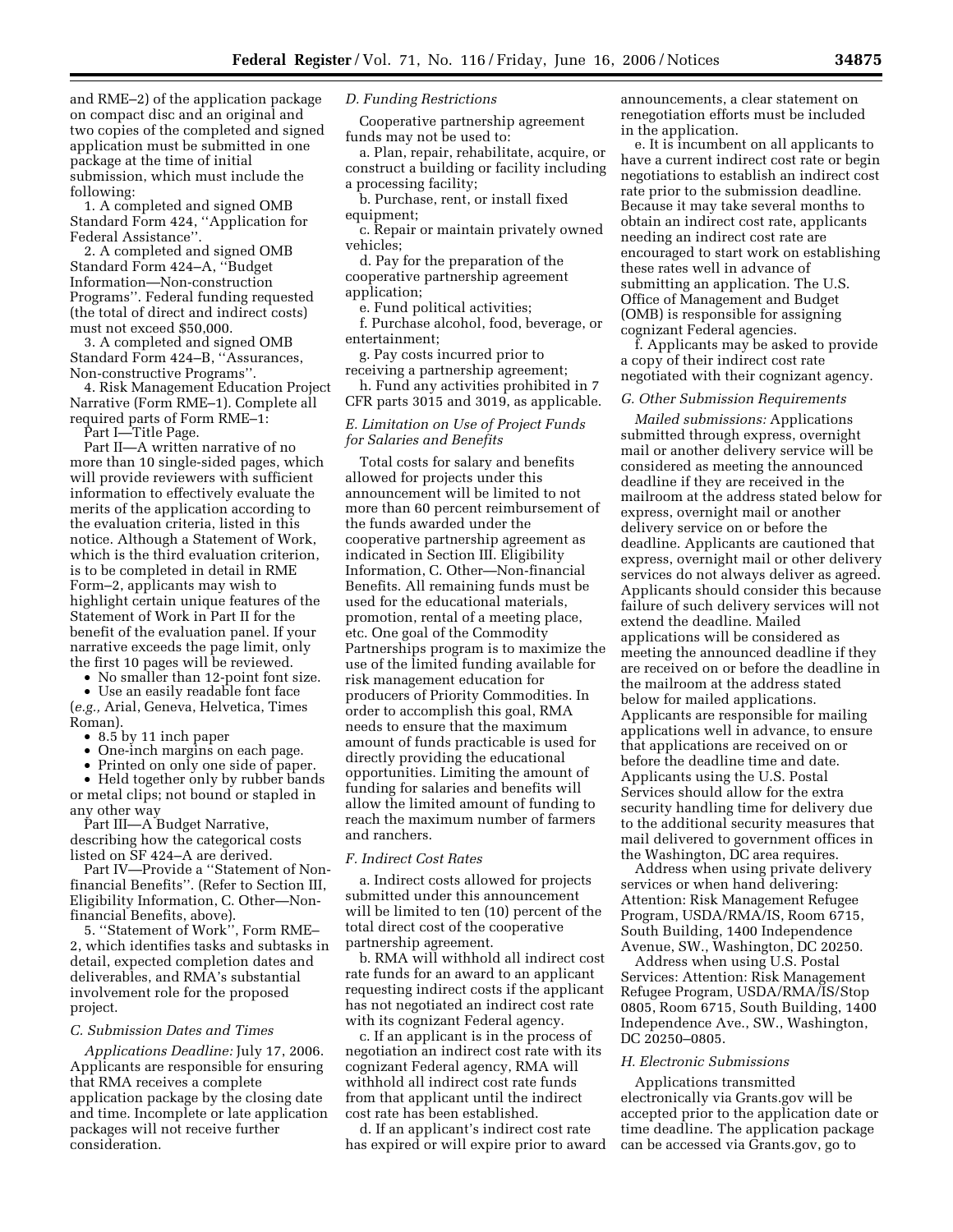*http://www.grants.gov,* click on ''Find Grant Opportunities'', click on ''Search Grant Opportunities,'' and enter the CFDA number (located at the beginning of this RFA) to search by CFDA number. From the search results, select the item that correlates to the title of this RFA. If you do not have electronic access to the RFA or have trouble downloading material and you would like a hardcopy, you may contact Eric Edgington, USDA– RMA–IS, phone (202) 690–2539, fax (202) 690–2095, e-mail: *Eric.Edgington@rma.usda.gov.* 

### *I. Acknowledgement of Applications*

Receipt of applications will be acknowledged by e-mail, whenever possible. Therefore, applicants are encouraged to provide e-mail addresses in their applications. If an e-mail address is not indicated on an application, receipt will be acknowledged by letter. There will be no notification of incomplete, unqualified, or unfunded applications until the awards have been made. When received by RMA, applications will be assigned an identification number. This number will be communicated to applicants in the acknowledgement of receipt of applications. An application's identification number should be referenced in all correspondence regarding the application. If the applicant does not receive an acknowledgement within 15 days of the submission deadline, the applicant should notify RMA's point of contact indicated in Section VII, Agency Contact.

### **V. Application Review Information**

### *A. Criteria*

Applications submitted under the Commodity Partnerships program will be evaluated within each RMA Region according to the following criteria:

#### Priority—Maximum 10 Points

The applicant can submit projects that are not related to Priority Commodities. However, priority is given to projects relating to Priority Commodities and the degree in which such projects relate to the Priority Commodities. Projects that relate solely to Priority Commodities will be eligible for the most points.

### Project Benefits—Maximum 35 Points

The applicant must demonstrate that the project benefits to target producers warrant the funding requested. Projects that relate solely to target producers will be eligible for the most points. Projects for which target producers are estimated to receive less than 75 percent will be rejected. Applicants will be scored according to the extent they can: (a)

Reasonably estimate and describe the total number of target producers reached through the various educational activities described in the Statement of Work; (b) justify such estimates with clear specifics; (c) identify the actions target producers will likely be able to take as a result of the activities described in the Statement of Work; and (d) identify the specific measures for evaluating results that will be employed in the project. Reviewers' scoring will be based on the scope and reasonableness of the applicant's estimates of target producers reached through the project, clear descriptions of specific expected project benefits, and well-designed methods for measuring the project's results and effectiveness.

# Statement of Work—Maximum 15 Points

The applicant must produce a clear and specific Statement of Work for the project. For each of the tasks contained in the Description of Agreement Award (refer to Section II Award Information), the applicant must identify and describe specific subtasks, responsible entities, expected completion dates, RMA substantial involvement, and deliverables that will further the purpose of this program. Applicants will obtain a higher score to the extent that the Statement of Work is specific, measurable, reasonable, has specific deadlines for the completion of subtasks, relates directly to the required activities and the program purpose described in this announcement, which is to provide producers with training and informational opportunities so that the producers will be better able to use financial management, crop insurance, marketing contracts, and other existing and emerging risk management tools. Applicants are required to submit this Statement of Work on Form RME–2.

# Partnering—Maximum 20 Points

The applicant must demonstrate experience and capacity to partner with other USDA and DHHS agencies and services, grower organizations, agribusiness professionals, and agricultural leaders to carry out a local program of education and information in a designated RMA Region. Applicants will receive higher scores to the extent that they can document and demonstrate: (a) That partnership commitments are in place for the express purpose of delivering the program in this announcement; (b) that multiple groups of target producers will be reached within the RMA Region; and (c) that a substantial effort has been made to partner with organizations that can meet the needs of target producers.

Project Management—Maximum 10 Points

The applicant must demonstrate an ability to implement sound and effective project management practices. Higher scores will be awarded to applicants that can demonstrate organizational skills, leadership, and experience in delivering services or programs that assist target producers in the respective RMA Region. Applicants that will employ, or have access to, personnel who have experience in directing local educational programs that benefit target producers in the respective RMA Region will receive higher rankings.

#### Past Performance—Maximum 10 Points

If the applicant has been a recipient of other Federal or other government grants, cooperative agreements, or contracts, the applicant must provide information relating to their past performance in reporting on outputs and outcomes under past or current Federal assistance agreements. The applicant must also detail that they have consistently complied with financial and program reporting and auditing requirements. RMA reserves the right to add up to 10 points and subtract 5 points to applications due to past performance. Applicants with very good past performance will receive a score from 6–10 points. Applicants with acceptable past performance will receive a score from 1–5 points. Applicants with unacceptable past performance will receive a score of minus 5 points for this evaluation factor. Applicants without relevant past performance information will receive a neutral score of the mean number of points of all applicants with past performance. Under this cooperative partnership agreement, RMA will subjectively rate the recipient on project performance as indicated in Section II, G.

The applicant must list all current public or private support to which personnel identified in the application have committed portions of their time, whether or not salary support for persons involved is included in the budget. An application that duplicates or overlaps substantially with an application already reviewed and funded (or to be funded) by another organization or agency will not be funded under this program. The projects proposed for funding should be included in the pending section.

### Budget Appropriateness and Efficiency—Maximum 15 Points

Applicants must provide a detailed budget summary that clearly explains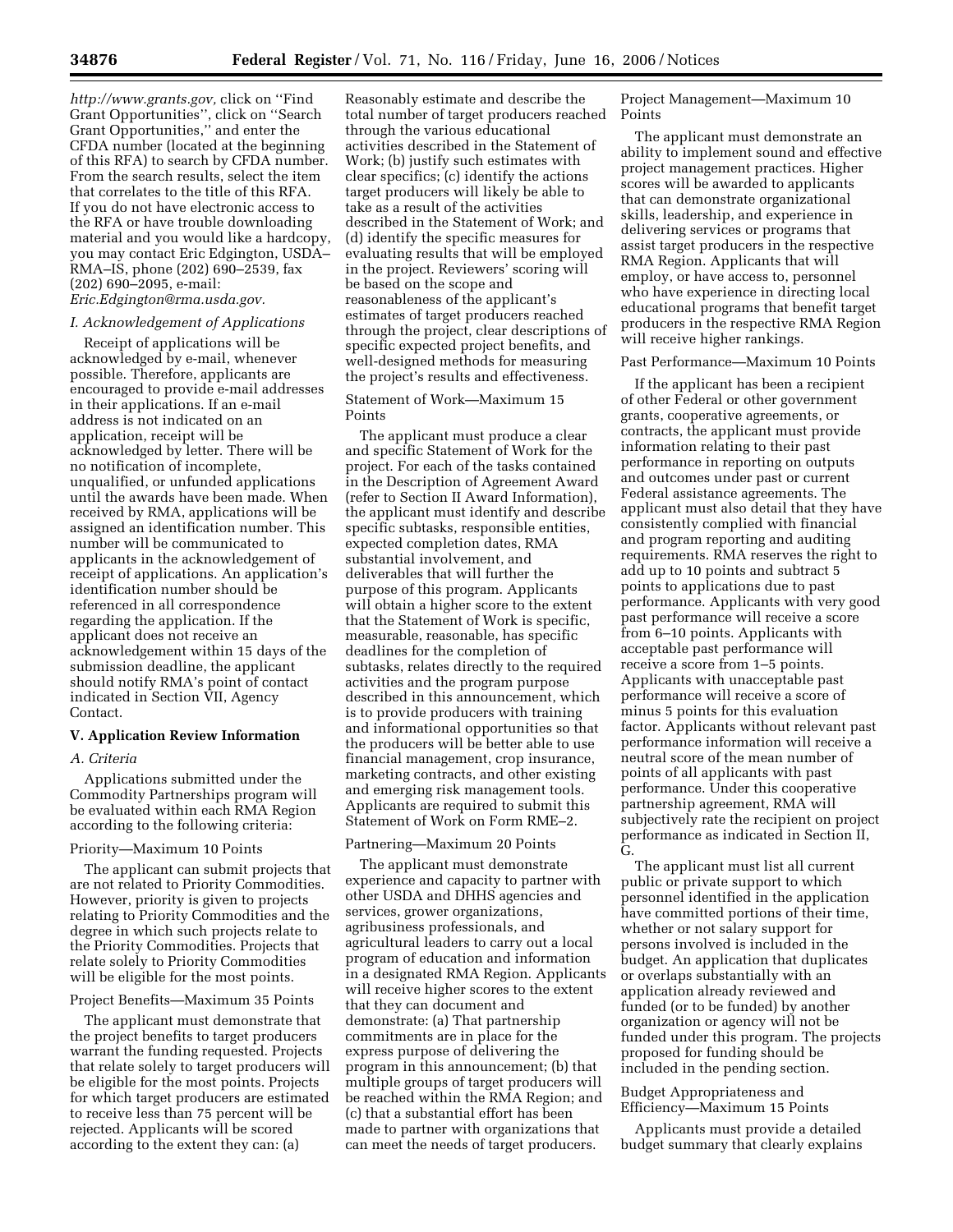and justifies costs associated with the project. Applicants will receive higher scores to the extent that they can demonstrate a fair and reasonable use of funds appropriate for the project and a budget that contains the estimated cost of reaching each individual target producers. The applicant must provide information factors such as:

• The allowability and necessity for individual cost categories;

• The reasonableness of amounts estimated for necessary costs;

• The basis used for allocating indirect or overhead costs;

• The appropriateness of allocating particular overhead costs to the proposed project as direct costs; and

• The percent of time devoted to the project for all key project personnel identified in the application. Salaries of project personnel should be requested in proportion to the percent of time that they would devote to the project—Note: cannot exceed 60% of the total project budget. Applicants must list all current public or private support to which personnel identified in the application have committed portions of their time, whether or not salary support for persons involved is included in the budget. Only items or services that are necessary for the successful completion of the project will be funded as permitted under the Act.

#### *B. Review and Selection Process*

Applications will be evaluated using a two-part process. First, each application will be screened by RMA personnel to ensure that it meets the requirements in this announcement. Applications that do not meet the requirements of this announcement or are incomplete will not receive further consideration. Applications that meet announcement requirements will be sorted into the RMA Region in which the applicant proposes to conduct the project and will be presented to a review panel for consideration.

Second, the review panel will meet to consider and discuss the merits of each application. The panel will consist of not less than three independent reviewers. Reviewers will be drawn from USDA, other Federal agencies, and others representing public and private organizations, as needed. After considering the merits of all applications within an RMA Region, panel members will score each application according to the criteria and point values listed above. The panel will then rank each application against others within he RMA Region according to the scores received. A random drawing will be held to resolve any instances of a tie score that might have

a hearing on funding recommendations. If such a drawing is required, the names of all tied applicants will be entered into a drawing. The first tied applicant drawn will have priority over other tied applicants for funding consideration.

The review panel will report the results of the evaluation to the Manager of FCIC. The panel's report will include the recommended applicants to receive partnership agreements for each RMA Region. Funding will not be provided for an application receiving a score less than 60. Funding will not be provided for an application that is highly similar to a higher-scoring application in the same RMA Region. Highly similar is one that proposes to reach the same target producers likely to be reached by another applicant that scored higher by the panel and the same general educational material is proposed to be delivered.

An organization, or group of organizations in partnership, may apply for funding under other FCIC or RMA programs, in addition to the program described in this announcement. However, if the Manager of FCIC determines that an application recommended for funding is sufficiently similar to a project that has been funded or has been recommended to be funded under another RMA or RCIC program, then the Manager may elect to not fund that application in whole or in part. The Manager of FCIC will make the final determination on those applications that will be awarded funding.

#### **VI. Award Administration Information**

### *A. Award Notices*

Following approval by the awarding official of RMA of the applications to be selected for funding, project leaders whose applications have been selected for funding will be notified. Within the limit of funds available for such a purpose, the awarding official of RMA shall enter into partnership agreements with those selected applicants. The agreements provide the amount of Federal funds for use in the project period, the terms, and conditions of the award, and the time period for the project. The effective date of the agreement shall be on the date the agreement is executed by both parties and it shall remain in effect for up to one year or through September 30, 2007, whichever is later.

After a cooperative partnership agreement has been signed, RMA will extend to award recipients, in writing, the authority to draw down funds for conducting the activities listed in the agreement. All funds provided to the applicant by FCIC must be expended

solely for the purpose for which the funds are obligated in accordance with the approved agreement and budget, the regulations, the terms and conditions of the award and the applicability of Federal cost principles. No commitment of Federal assistance beyond the project period is made or implied for any award resulting from this notice.

Notification of denial of funding will be sent to applicants after final funding decisions have been made. Reasons for denial of funding can include, but are not limited to, incomplete applications, applications with evaluation scores that are lower than other applications in an RMA Region, or applications that propose to deliver education to target producers in an RMA Region that are largely similar to groups reached in a higher ranked application.

## *B. Administrative and National Policy Requirements*

1. Requirement To Use Program Logo

Applicants awarded partnership agreements will be required to us a program logo and design provided by RMA for all instructional and promotional materials.

2. Requirement to Provide Project Information to an RMA-selected Representative

Applicants awarded partnership agreements will be required to assist RMA in evaluating the effectiveness of its educational programs by providing documentation of educational activities and related information to any representative selected by RMA for program evaluation purposes.

3. Private Crop Insurance Organizations and Potential Conflicts of Interest

Private organizations that are involved in the sale of Federal crop insurance, or that have financial ties to such organizations, are eligible to apply for funding under this announcement. However, such entries will not be allowed to receive funding to conduct activities that would otherwise be required under a Standard Reinsurance Agreement or any other agreement in effect between FCIC and the entity. Also, such entities will not be allowed to receive funding to conduct activities that could be perceived by producers as promoting one company's services or products over another's. If applying for funding, such organizations are encouraged to be sensitive to potential conflicts of interest and to describe in their application the specific actions they will take to avoid actual and perceived conflicts of interest.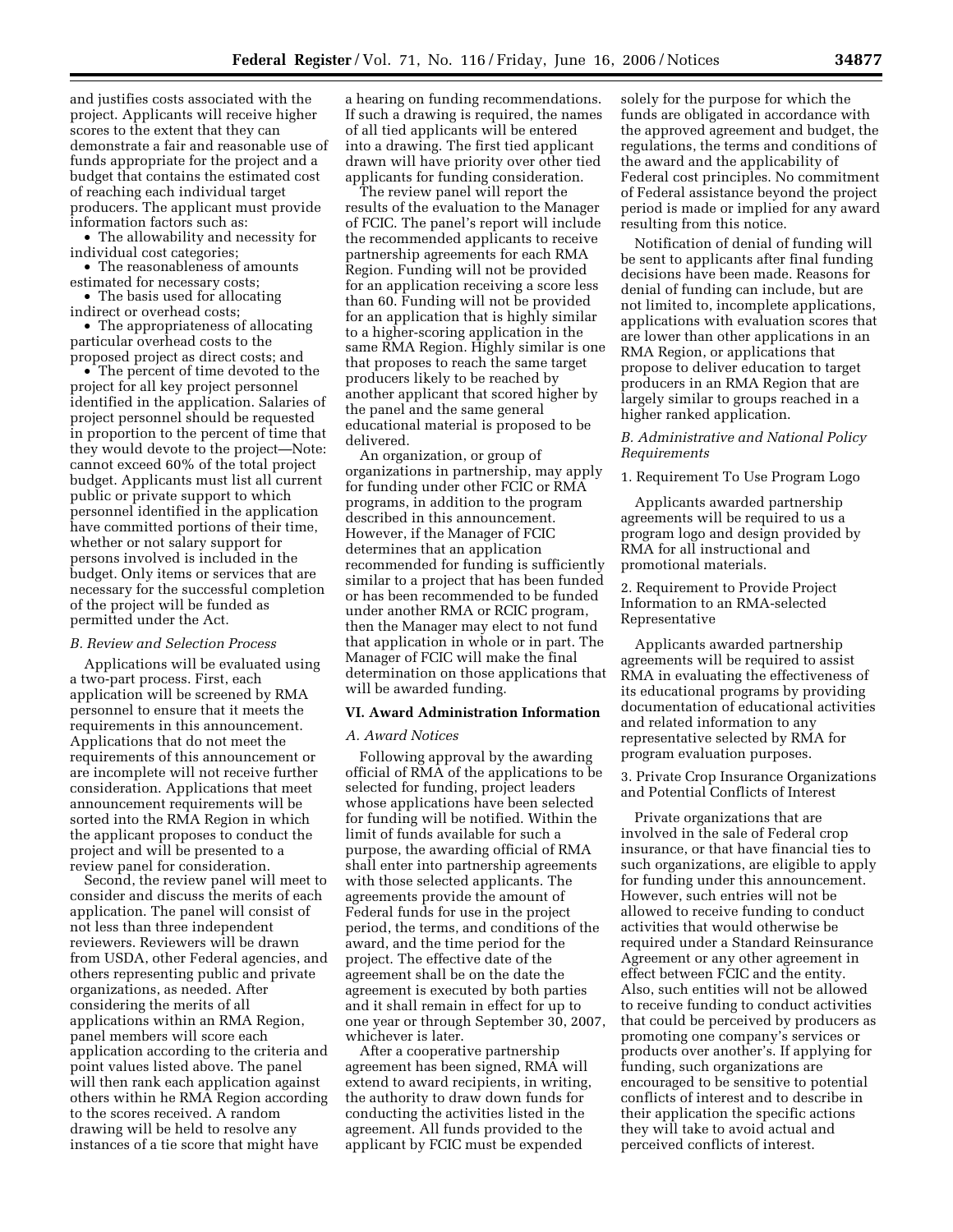# 4. Access to Panel Review Information

Upon written request from the applicant, scores from the evaluation panel, not including the identity of reviewers, will be sent to the applicant after the review and awards process has been completed.

5. Confidential Aspects of Applications and Awards

The names of applicants, the names of individuals identified in the applications, the content of applications, and the panel evaluations of applications will all be kept confidential, except to those involved in the review process, to the extent permitted by law. In addition, the identities of review panel members will remain confidential throughout the entire review process and will not be released to applicants. At the end of the fiscal year, names of panel members will be made available. However, panelists will not be identified with the review of any particular application.

When an application results in a partnership agreement, that agreement becomes a part of the official record of RMA transactions, available to the public upon specific request. Information that the Secretary of Agriculture determines to be of a confidential, privileged, or proprietary nature will be held in confidence to the extent permitted by law. Therefore, any information that the applicant wishes to be considered confidential, privileged, or proprietary should be clearly marked within an application, including the basis for such designation. The original copy of an application that does not result in an award will retained by RMA for a period of one year. Other copies will be destroyed. Copies of applications not receiving awards will be released only with the express written consent of the applicant or to the extent required by law. An application may be withdrawn at any time prior to award.

# 6. Audit Requirements

Applicants awarded partnership agreements are subject to audit.

7. Prohibitions and Requirements With Regard to Lobbying

Since all awards under the request for application shall not exceed \$50,000, the reporting requirements in section 319(b) of Public Law 101–121, enacted on October 23, 1989, are not applicable.

## 8. Applicable OMB Circulars

All cooperative partnership agreements funded as a result of this notice will be subject to the

requirements contained in all applicable OMB circulars.

9. Requirement To Assure Compliance with Federal Civil Rights Laws

Project leaders of all cooperative partnership agreements funded as a result of this notice are required to know and abide by Federal civil rights laws and to assure USDA and RMA that the recipient is in compliance with and will continue to comply with Title VI of the Civil Rights Act of 1964 (42 U.S.C. 2000d et. seq.), 7 CFR part 15, and USDA regulations promulgated there under, 7 C.F.R. 1901.202. RMA requires that recipients submit Form RD 400–4, Assurance Agreement (Civil Rights), assuring RMA of this compliance prior to the beginning of the project period.

### 10. Requirement To Participate in a Post Award Teleconference

RMA requires that project leaders participate in a post award teleconference to become fully aware of agreement requirements and for delineating the roles of RMA personnel and the procedures that will be followed in administering the agreement and will afford an opportunity for the orderly transition of agreement duties and obligations if different personnel are to assume post-award responsibility.

### *C. Reporting Requirements*

Award recipients will be required to submit quarterly progress reports, quarterly financial reports (OMB Standard Form 269), and quarterly Activity Logs (Form RME–3) throughout the project period, as well as a final program and financial report not later than 90 days after the end of the project period.

Recipients will be required to submit prior to the award:

• A completed and signed Form RD 400–4, Assurance Agreement (Civil Rights).

• A completed and signed OMB Standard Form LLL, ''Disclosure of Lobbying Activities''.

• A completed and signed AD–1047, ''Certification Regarding Debarment, Suspension, and Other Responsibility Matters—Primary Covered Transactions''.

• A completed and signed AD–1049, ''Certification Regarding Drug-Free Workplace''.

• A completed and signed Faith-Based Survey on EEO.

#### **VII. Agency Contact**

#### **FOR FURTHER INFORMATION CONTACT:**

Applicants and other interested parties are encouraged to contact: Eric Edgington, USDA–RMA–IS, 1400

Independence Ave. SW., Stop 0805, Room 6715, Washington, DC 20250– 0805, phone (202) 690–2539, fax (202) 690–2095, e-mail:

*Eric.Edgington@rma.usda.gov.* You may also obtain information regarding this announcement from the RMA Web site at: *http://www.ma.usda.gov/aboutrma/ agreements.* 

# **VIII. Other Information**

### *A. Dun and Bradstreet Data Universal Numbering System (DUNS)*

A DUNS number is a unique ninedigit sequence recognized as the universal standard for identifying and keeping track of over 70 million businesses worldwide. The Office of Management and Budget published a notice of final policy issuance in the **Federal Register** June 27, 2003 (68 FR 38402) that requires a DUNS number in every application (i.e., hard copy and electronic) for a grant or cooperative agreement on or after October 1, 2003. Therefore, potential applicants should verify that they have a DUNS number or take the steps needed to obtain one. For information about how to obtain a DUNS number, go to *http:// www.grants.gov.* Please note that the registration may take up to 14 business days to complete.

# *B. Required Registration With the Central Contract Registry for Submission of Proposals*

The Central Contract Registry (CCR) is a database that serves as the primary Government repository for contractor information required for the conduct of business with the Government. This database will also be used as a central location for maintaining organizational information for organizations seeking and receiving grants from the Government. Such organizations must register in the CCR prior to the submission of applications. A DUNS number is needed for CCR registration. For information about how to register in the CCR, visit ''Get Started'' at the Web site, *http://www.grants.gov.* Allow a minimum of 5 business days to complete the CCR registration.

### *C. Related Programs*

Funding availability for this program may be announced at approximately the same time as funding availability for similar but separate programs—CFDA No. 10.455 (Community Outreach and Assistance Partnerships), CFDA No. 10.456 (Risk Management Research Partnerships), CFDA No. 10.458 (Crop Insurance Education in Targeted States), and CFDA No. 10.459 (Commodity Partnerships Small Sessions program).